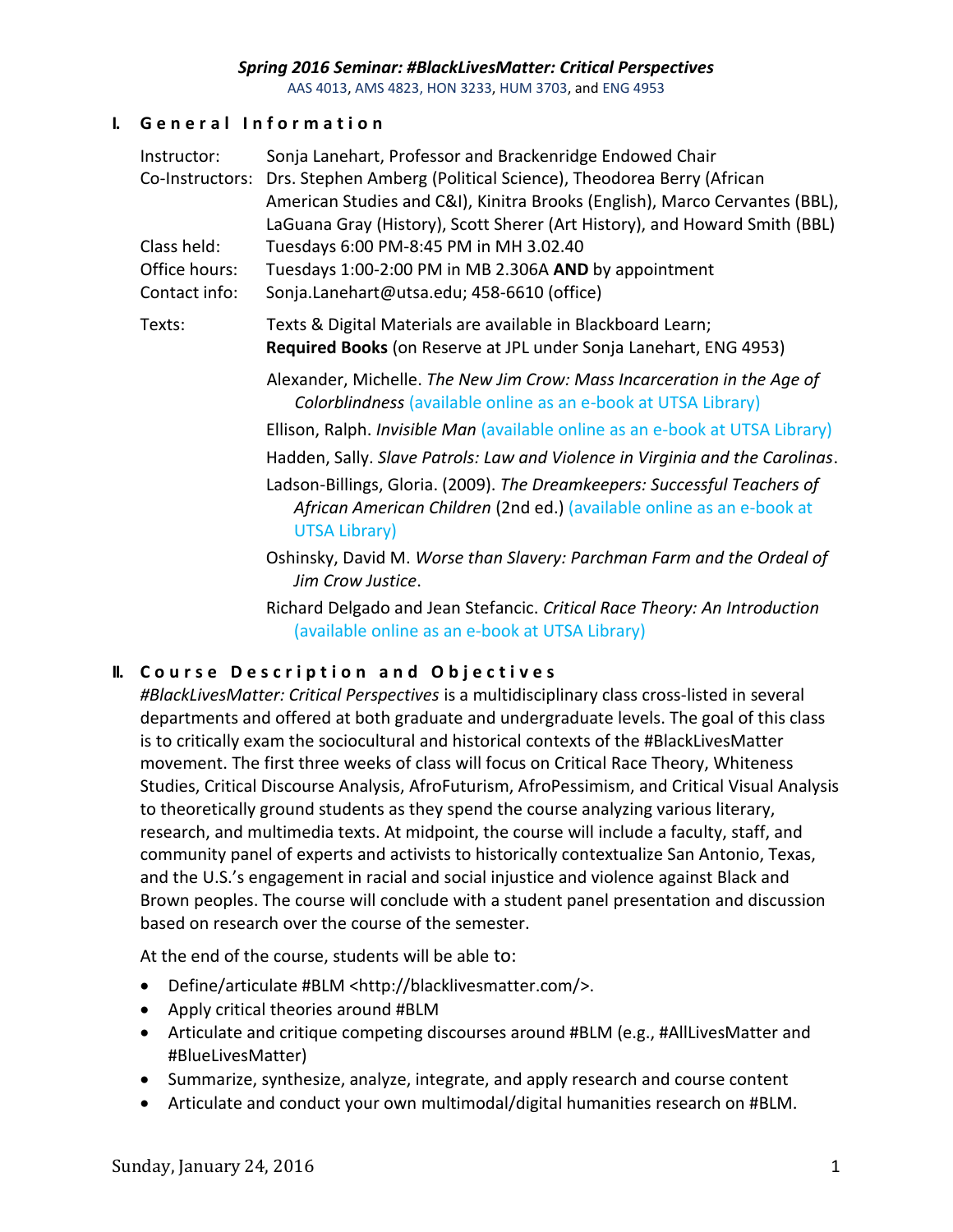## **III.** Evaluation Criteria and Requirements

Academic dishonesty is a violation of the Student Code of Conduct. For guidelines on plagiarism or any other form of academic dishonesty, please consult Sec. 203 of the *UTSA Information Bulletin*, http://www.utsa.edu/infoguide/appendices/b.html.

Support services are available to students with documented disabilities through the Office of Disability Services, MS 2.03.18, 458-4157, http://www.utsa.edu/disability/students.htm.

*ALL PAPERS ARE TO BE UPLOADED IN BLACKBOARD*, titled, signed (i.e., include your name), and page numbered with one-inch margins and 12-point font prepared according to the APA, MLA, or Chicago style manual and following their guidelines for non-sexist language.

## **A. ATTENDANCE AND PARTICIPATION EVERY CLASS**

Students are expected to attend class, be prepared, and participate in course discussions and activities. Although there is no official point value associated with this aspect of the course, it will be taken into consideration in grading of borderline cases.

# **B. CRITICAL COMMENTARIES (24 points, or 20% of your grade) DUE MONDAYS@10AM**

Each week, you are to develop a critical, thoughtful, reflective discussion question(s)/observation(s) and short paper (one single-spaced page) based on your own learning, understanding, and critique of the assigned texts. Submit your CC in **Blackboard Learn** as indicated on the course outline by **10:00 AM on Mondays** (i.e., your CC for the week's reading is due the day before the class we discuss the texts). Your question(s) and critique may address the following issues:

- Points of clarification of issues that appear ambiguous.
- Specification of directions in which certain topics could be elaborated or evaluated.
- Points of contention related to conceptual, experiential, or research issues.
- Other research findings that are relevant to issues raised in the readings, especially in conjunction with class discussions and projects.
- New applications of knowledge to historical, sociocultural, or educational issues.

The goals for the CC are to:

- Demonstrate your level of learning and understanding of the assigned texts and course content through thoughtful synthesis, critique, and analysis of course texts;
- question and ask questions;
- contend with your subjectivities and self-expression in a critical way;
- connect #BLM and course materials to your research and teaching realities;
- contextualize your experiences in and out of class with respect to #BLM; and
- reflect on your learning and understanding weekly and over the course of the semester.

As such, each CC should build on previous texts (e.g., your own commentaries, class discussions, reinterpretation of experiences, outside readings, etc.). **N.B.:** If there are parts of your CC you DO NOT want to share with the class, please specify.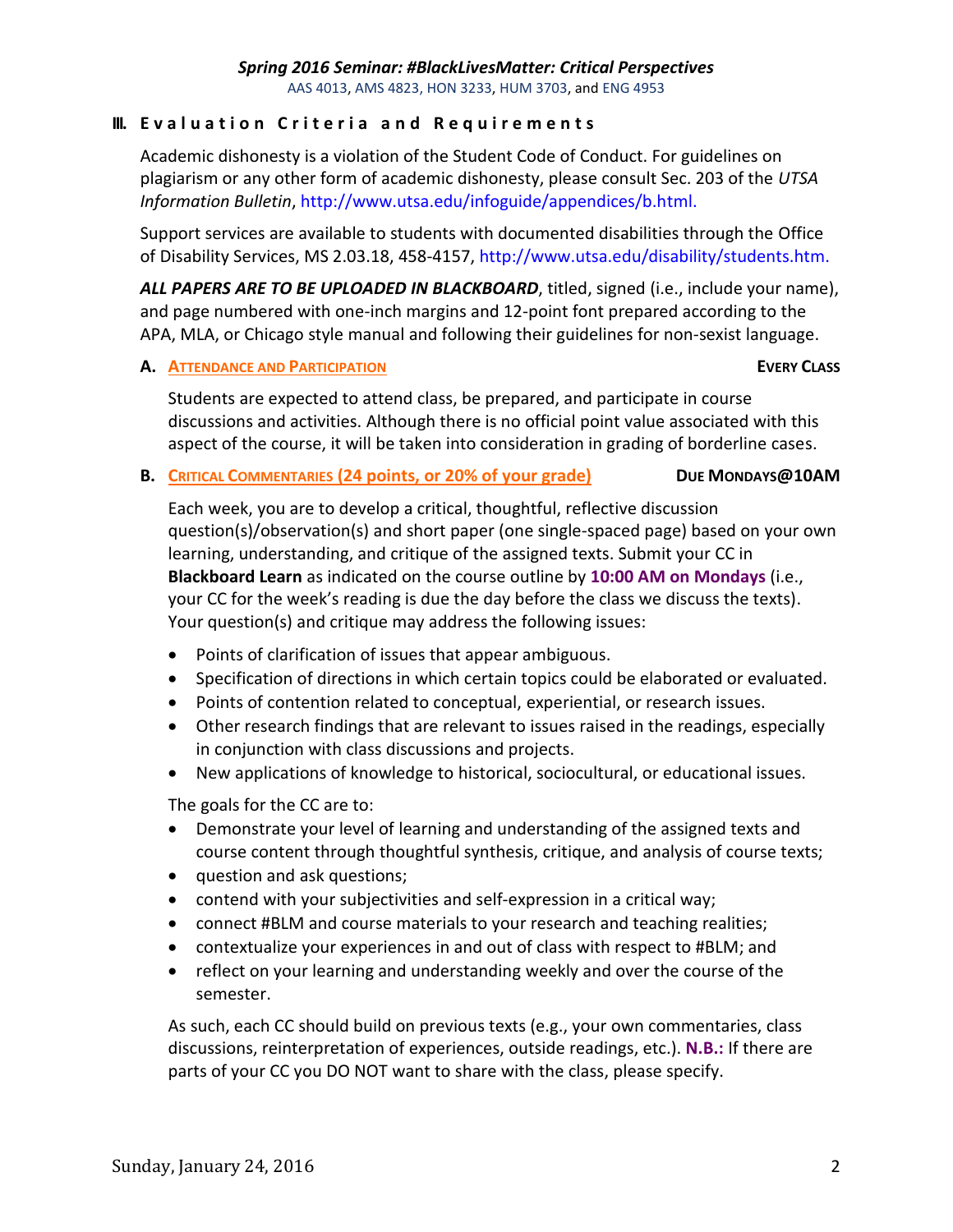AAS 4013, AMS 4823, HON 3233, HUM 3703, and ENG 4953

#### **C. CELEBRATIONS OF KNOWLEDGE (60 points total, or 50% of your grade) FEB 23 & MAY 10**

There will be Celebration of Knowledge (CK) at Midterm (24 points, or 20% of your grade) and during Final Exams (36 points, or 30% of your final grade) to assess your learning and understanding in the class. More information will be provided in class, but both will include identification, short answer questions, and essays.

## **D. RESEARCH PROJECT** (36 points, or 30% of your grade) MULTIPLE DUE DATES

You will do a research project that addresses conceptual, methodological, and empirical aspects relevant to #BLM. The goal of this assignment is for you to pursue a more indepth study of research and reading and develop a deeper understanding of a subject as it relates to your research or teaching interests and/or your daily life and personal development. You have two options to choose from to fulfill this requirement: (1) Digital Humanities, Multi-modal Group (or Individual) Research Project; (2) Critical Essay; (3) Wiki; (4) Application Paper; or (5) Other (i.e., pitch me a better, more suitable alternative research project for your discipline and interests). The research option you choose should be the one that can best meet your needs and expectations given your degree program, what stage you are at in your degree program, and your area(s) of interest as they relate to #BLM. Whichever option you choose, you will start with a research question and then you need to:

- **begin early** in the semester;
- **get approval for your topic** from the instructor before proceeding with the project (Your Research Paper Topic and Format should be determined by you and discussed with and approved by the instructor. If you are having a problem coming up with a topic, SEE ME);
- **update instructor regularly** about your progress or lack thereof;
- **meet with your instructor** about your progress or lack thereof by **Tuesday, February 16**;
- submit/upload your **Research Question** in Blackboard Learn (**DUE Tuesday, February 23**);
- select and submit **12 Preliminary Research Literature References**, including 3 texts assigned for class and 1 book you intend to use for your research project in Blackboard Learn (**DUE Tuesday, March 8).**
- **meet with your instructor again** about your progress by **Tuesday, March 22**;
- refine your research project and intended references and submit/upload your **Final References List** (20 minimum, including 5 texts from class and 2 books) in Blackboard Learn **(DUE Tuesday, March 29)**.
- **meet with your instructor again** about your progress by **Tuesday, April 5**;
- Submit/upload **Annotations** of all of your References except those from assigned class readings in Blackboard Learn (**DUE Tuesday, April 12**);
- do an **Instructive Video Presentation** on your project and conclusions/product and upload it in Blackboard Learn (**DUE Tuesday, April 19**).
- Submit/upload your **12-15-page (NOT including revised Annotations) Final Research Project** in Blackboard Learn **(DUE Friday, April 29).**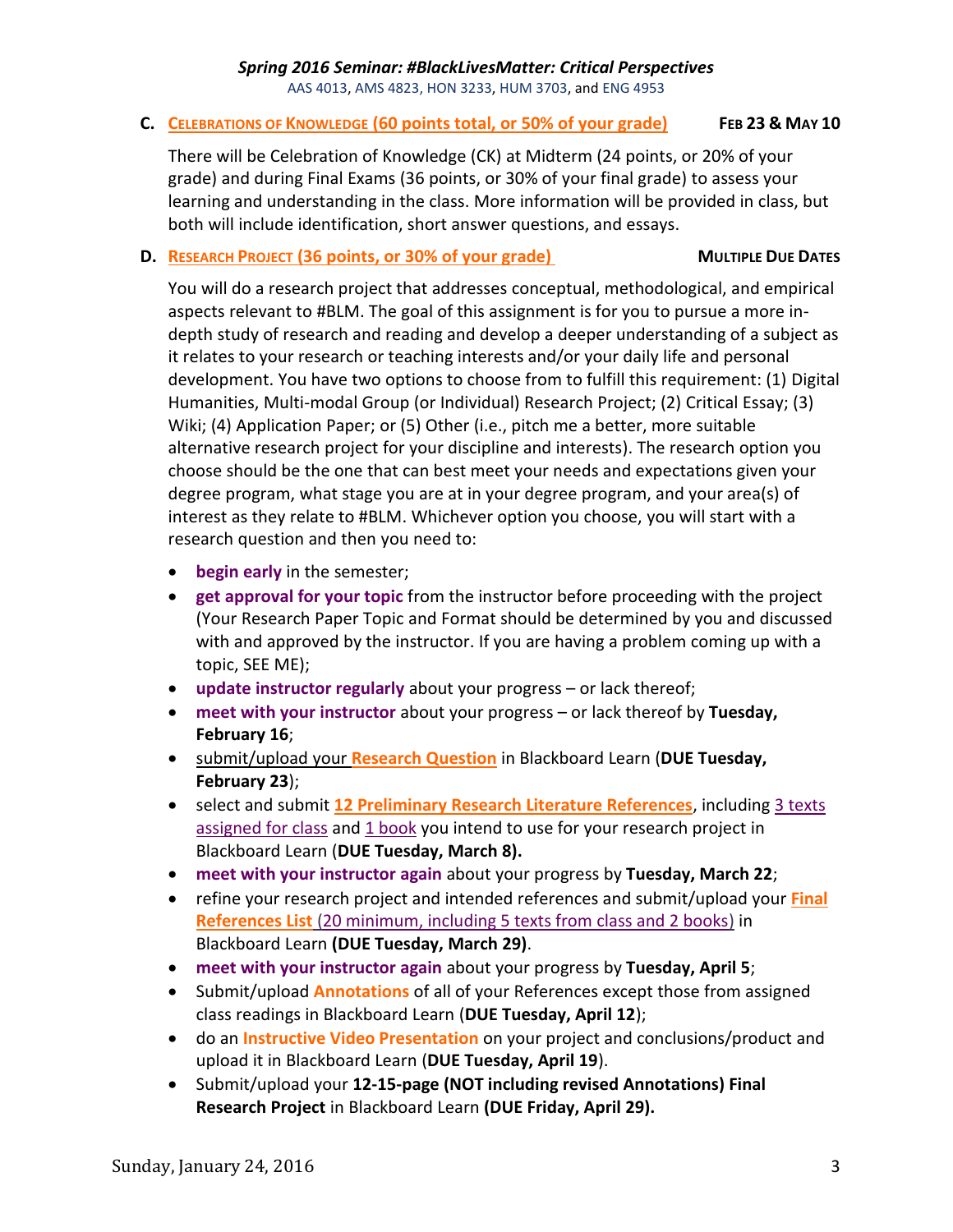### **E. GRADING SCALE AND POINTS**

| Letter<br>Grade | <b>CCs</b>     | <b>CK</b><br><b>Midterm</b> | <b>CK</b><br>Final | Research<br>Paper | Final<br>Grade | <b>Total Grade</b><br><b>Points</b> |
|-----------------|----------------|-----------------------------|--------------------|-------------------|----------------|-------------------------------------|
| $A+$            | 24             | 24                          | 36                 | 36                | $A+$           | 120                                 |
| A               | 22             | 22                          | 33                 | 33                | A              | 119 - 110                           |
| A-              | 20             | 20                          | 30                 | 30                | А-             | $109 - 100$                         |
| $B+$            | 18             | 18                          | 27                 | 27                | B+             | $99 - 90$                           |
| B               | 16             | 16                          | 24                 | 24                | B              | $89 - 80$                           |
| <b>B-</b>       | 14             | 14                          | 21                 | 21                | <b>B-</b>      | 79 - 70                             |
| $C+$            | 12             | 12                          | 18                 | 18                | $C+$           | $69 - 60$                           |
| $\mathsf{C}$    | 10             | 10                          | 15                 | 15                | $\mathbf C$    | $59 - 50$                           |
| $C -$           | 8              | 8                           | 12                 | 12                | $C -$          | 49 - 40                             |
| D+              | 6              | 6                           | 9                  | 9                 | D+             | $39 - 30$                           |
| D               | 4              | 4                           | 6                  | 6                 | D              | $29 - 20$                           |
| D-              | $\overline{2}$ | $\overline{2}$              | 3                  | 3                 | D-             | $19 - 10$                           |
| F               | 0              | $\pmb{0}$                   | 0                  | $\pmb{0}$         | F              | <b>Below 10</b>                     |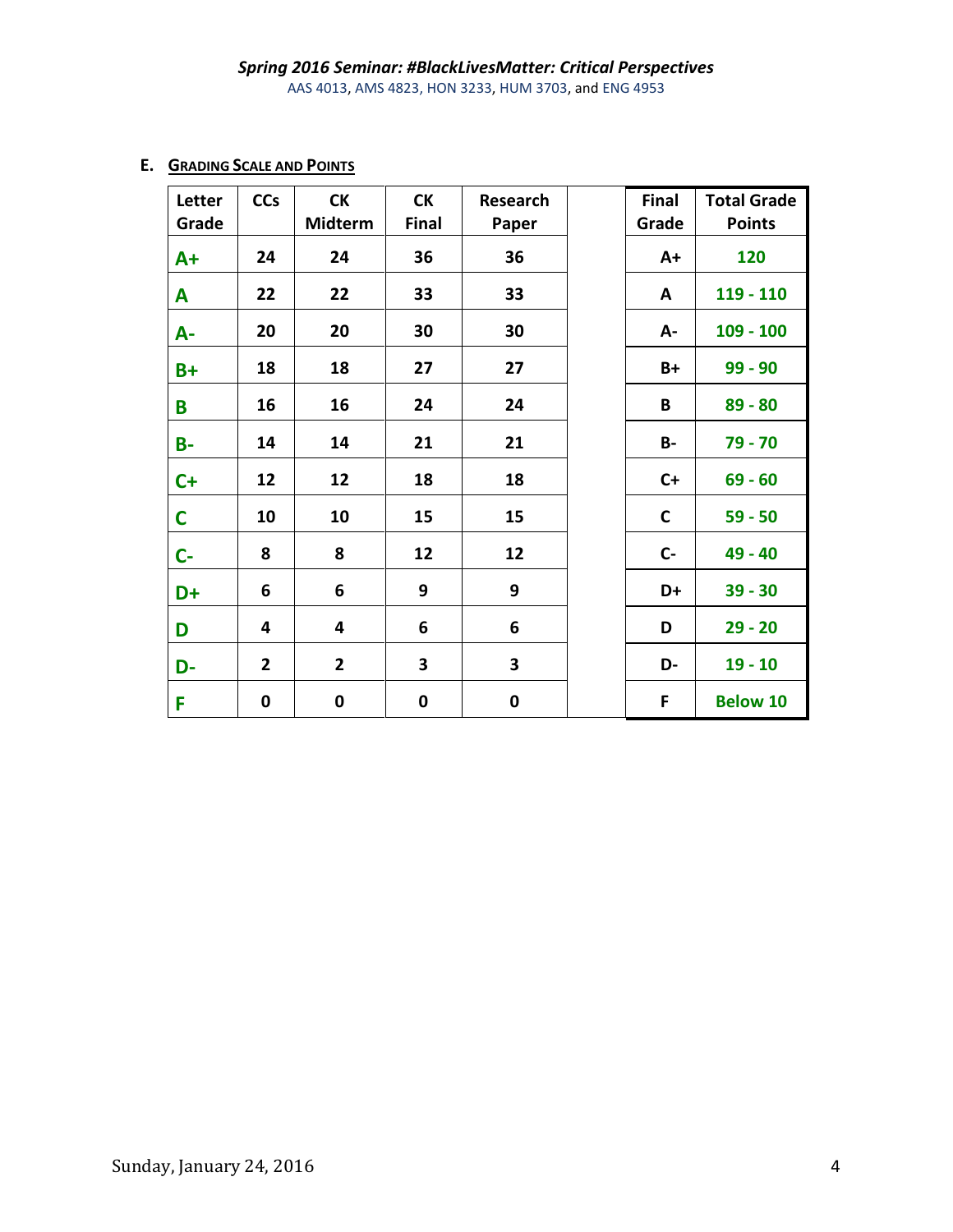#### **IV. C o u r s e O u t l i n e**

- JAN 12 **Introduction:** *#BLM: Demands, Black Rage, and State of the Movement* BB Folder: Week 1: Introduction
- JAN 19 **CC 1** *Critical Race Theory & Whiteness Studies* **Dr. Theodorea Berry, Dir. African American Studies** Texts: Delgado & Stefancic. *Critical Race Theory: An Introduction*. BB Folder: Week 2: CRT (Dr. Berry)
- JAN 26 **CC 2** *AfroPessimism, AfroFuturism, and Social Justice* **Dr. Kinitra Brook, English** BB Folder: Week 3: AfroPessimism (Dr. Brooks)
- FEB 2 **CC 3** *Critical Discourse Analysis and Black Twitter* **Dr. Sonja Lanehart, English and Linguistics** BB Folder: Week 4: CDA (Dr. Lanehart)
- FEB 9 **CC 4** *#SayHerName: Black Women, Sexuality, Intersectionality & Black Feminist Critique/Mystique* **Dr. Theodorea Berry, Dir. African American Studies** BB Folder: Week 5: #SayHerName (Dr. Berry)

**Taylor Jones and Christopher Hall, Culture Point Co-founders** *Black Tweets Matter*

- FEB 16 **CC 5** *Caught on Camera: Hip Hop in the Rodney King Era* **Dr. Marco Cervantes, Bicultural-Bilingual Studies** BB Folder: Week 6: Caught on Camera (Dr. Cervantes)
- FEB 23 **MIDTERM CELEBRATION OF KNOWLEDGE FACULTY, STAFF, AND COMMUNITY SOCIAL ACTIVIST PANEL (TBD)** BB Folder: Week 7: Midterm Panel
- **FEB 29 (M) S E M E S T E R M I D T E R M (GRADES DUE IN ASAP @ 2:00PM)**
- MAR 1 **CC 6** *#BLM and Hip Hop* **Dr. Marco Cervantes, Bicultural-Bilingual Studies** BB Folder: Week 8: Hip Hop (Dr. Cervantes)
- MAR 8 **CC 7** *Critical Visual Analysis: Back to the Future* **Dr. Scott Sherer, Art History** BB Folder: Week 9: Art (Dr. Sherer)
- **MAR 15 S P R I N G B R E A K : N O C L A S S E S**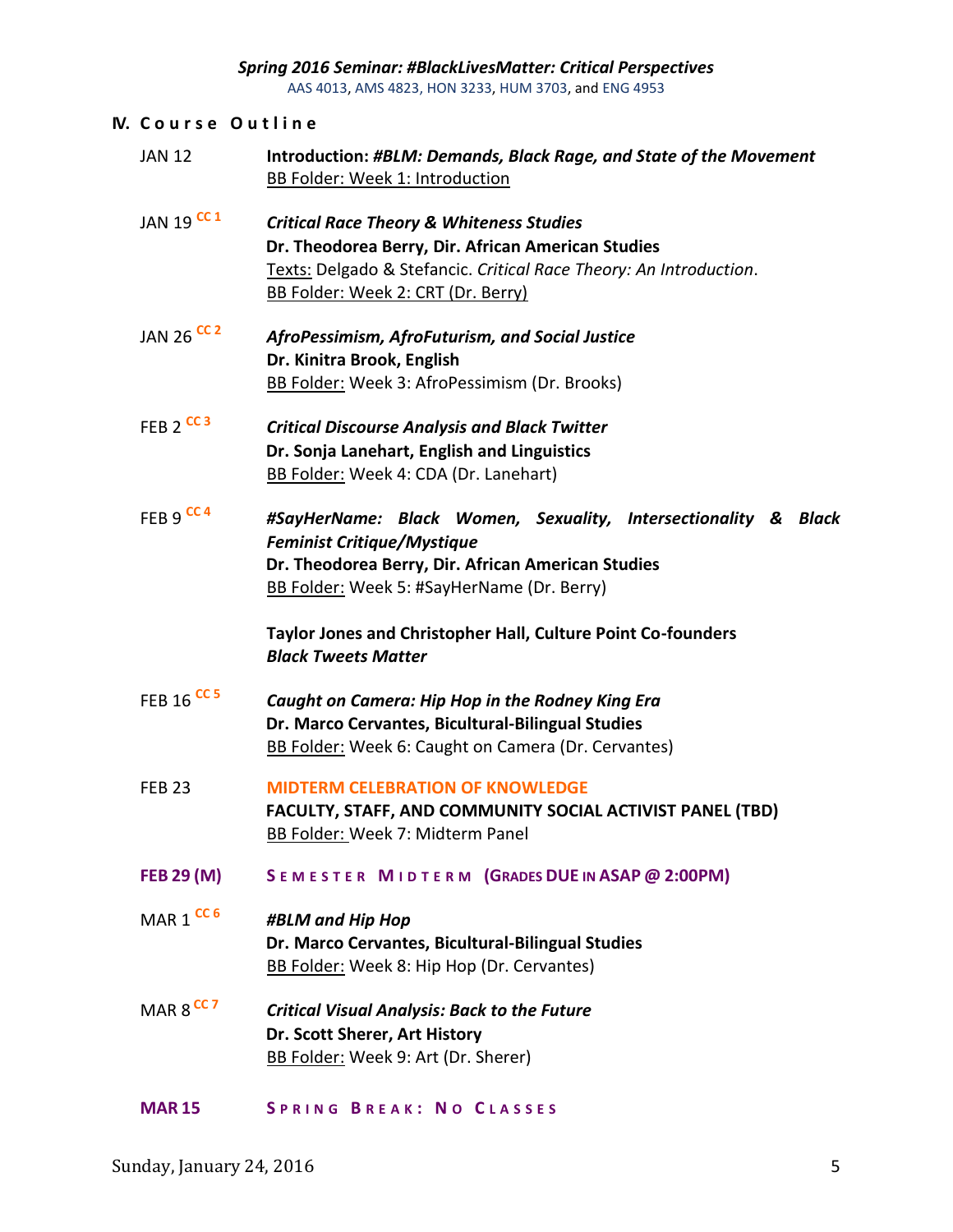- MAR 22 **CC 8** *Slavery to Beginning of Reconstruction* **Dr. LaGuana Gray, History, American Studies & Honors** BB Folder: Week 10: Slavery (Dr. Gray) Texts: Sally Hadden's *Slave Patrols*; David Oshinsky's *Worse than Slavery*.
- MAR 29 **CC 9** *Reconstruction to the Rise of the Prison Industrial Complex* **Dr. LaGuana Gray, History, American Studies & Honors** BB Folder: Week 11: Reconstruction (Dr. Gray) Texts: David Oshinsky's *Worse than Slavery*; Michelle Alexander's *The New Jim Crow.*
- APR 5 **CC 10** *The Problem of Segregation and the Failures of Integration in Education* **Dr. Howard Smith, Bicultural-Bilingual Studies** BB Folder: Week 12: Segregation (Dr. Smith)
- APR 12 **CC 11** *#BLM and the Problems and Possibilities of Electoral Democracy* **Dr. Stephen Amberg, Political Science** BB Folder: Week 13: Electoral Democracy (Dr. Amberg)
- APR 19 **CC 12** *The Failure of Teacher Education* **Dr. Howard Smith, Bicultural-Bilingual Studies** BB Folder: Week 14: Dreamkeepers (Dr. Smith) Text: Gloria Ladson-Billings's *The Dreamkeepers.*
- APR 26**CC 13/Last Class** *The Fear of Blackness: What Do You Do with the Problem of Black Folks?* **Dr. Kinitra Brooks, English Department** BB Folder: Week 15: Black Literary Theory (Dr. Brooks) Text: Ralph Ellison's *The Invisible Man.*
- **APR 29 (F) RESEARCH PROJECT DUE**
- **MAY 2-3 S T U D Y D A Y S**
- **MAY 10 (T) FINAL CELEBRATION OF KNOWLEDGE, MH 2.01.44, 6:00-8:30PM STUDENT RESEARCH PANEL PRESENTATIONS**
- **MAY 13 (F) Grades DUE in ASAP @ 2:00PM**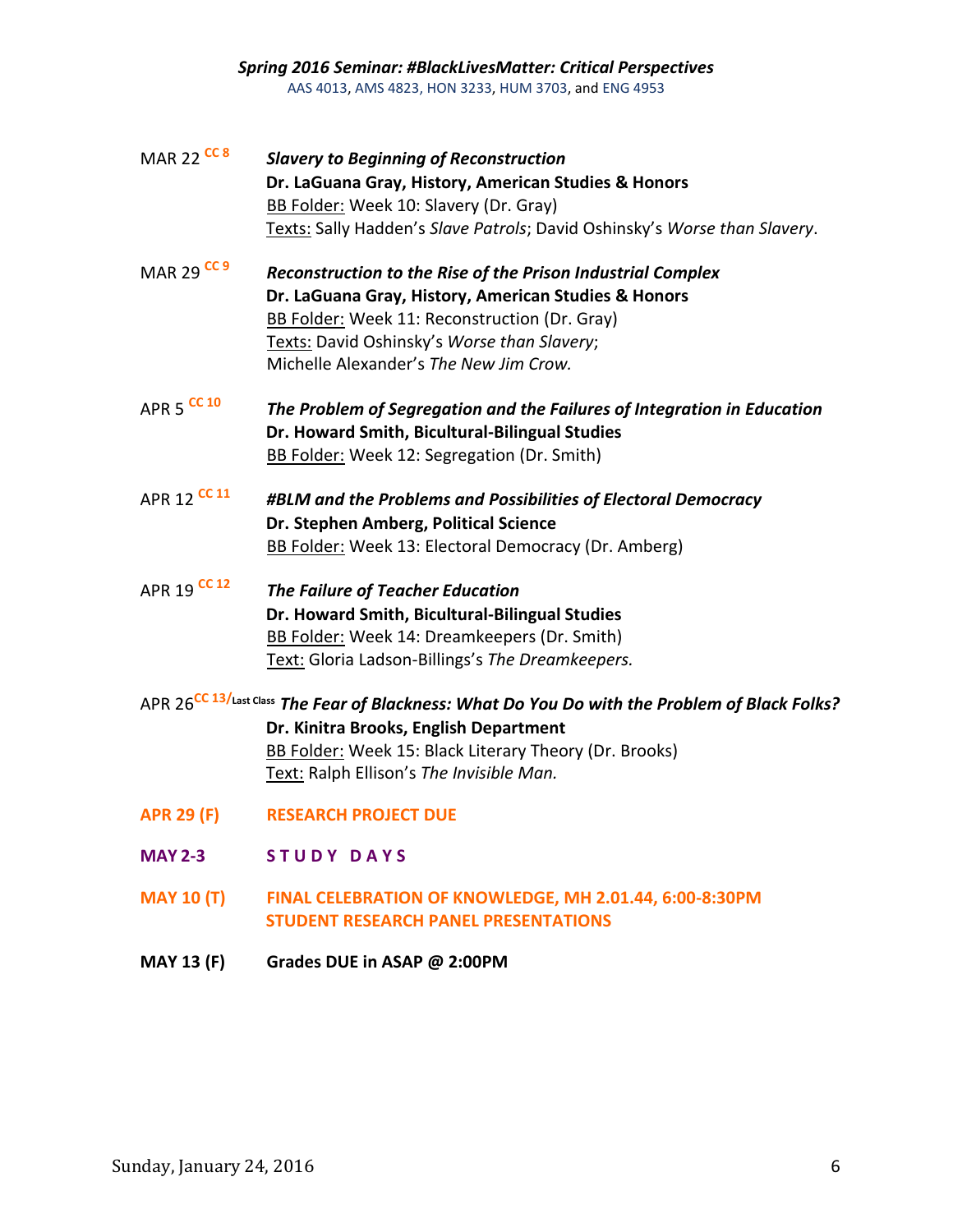BBL 6973, C&I 6973, ENG 5933, and ENG 6033

### **I. G e n e r a l I n f o r m a t i o n**

| Instructor:     | Sonja Lanehart, Professor and Brackenridge Endowed Chair                                                                                                                   |
|-----------------|----------------------------------------------------------------------------------------------------------------------------------------------------------------------------|
| Co-Instructors: | Drs. Stephen Amberg (Political Science), Theodorea Berry (African                                                                                                          |
|                 | American Studies and C&I), Kinitra Brooks (English), Marco Cervantes (BBL),                                                                                                |
|                 | LaGuana Gray (History), Scott Sherer (Art History), and Howard Smith (BBL)                                                                                                 |
| Class held:     | Tuesdays 6:00 PM-8:45 PM in MH 3.02.40                                                                                                                                     |
| Office hours:   | Tuesdays 1:00-2:00 PM in MB 2.306A AND by appointment                                                                                                                      |
| Contact info:   | Sonja.Lanehart@utsa.edu; 458-6610 (office)                                                                                                                                 |
| Texts:          | Texts & Digital Materials are available in Blackboard Learn;                                                                                                               |
|                 | Required Books (on Reserve at JPL under Sonja Lanehart, ENG 4953)                                                                                                          |
|                 | Alexander, Michelle. The New Jim Crow: Mass Incarceration in the Age of<br><b>Colorblindness</b> (available online as an e-book at UTSA Library)                           |
|                 | Ellison, Ralph. Invisible Man (available online as an e-book at UTSA Library)                                                                                              |
|                 | Hadden, Sally. Slave Patrols: Law and Violence in Virginia and the Carolinas.                                                                                              |
|                 | Ladson-Billings, Gloria. (2009). The Dreamkeepers: Successful Teachers of<br>African American Children (2nd ed.) (available online as an e-book at<br><b>UTSA Library)</b> |
|                 | Richard Delgado and Jean Stefancic. Critical Race Theory: An Introduction                                                                                                  |

(available online as an e-book at UTSA Library)

## **II.** Course Description and Objectives

*#BlackLivesMatter: Critical Perspectives* is a multidisciplinary class cross-listed in several departments and offered at both graduate and undergraduate levels. The goal of this class is to critically exam the sociocultural and historical contexts of the #BlackLivesMatter movement. The first three weeks of class will focus on Critical Race Theory, Whiteness Studies, Critical Discourse Analysis, AfroFuturism, AfroPessimism, and Critical Visual Analysis to theoretically ground students as they spend the course analyzing various literary, research, and multimedia texts. At midpoint, the course will include a faculty, staff, and community panel of experts and activists to historically contextualize San Antonio, Texas, and the U.S.'s engagement in racial and social injustice and violence against Black and Brown peoples. The course will conclude with a student panel presentation and discussion based on research over the course of the semester.

At the end of the course, students will be able to:

- Define/articulate #BLM <http://blacklivesmatter.com/>.
- Apply critical theories around #BLM
- Articulate and critique competing discourses around #BLM (e.g., #AllLivesMatter and #BlueLivesMatter)
- Summarize, synthesize, analyze, integrate, and apply research and course content
- Articulate and conduct your own multimodal/digital humanities research on #BLM.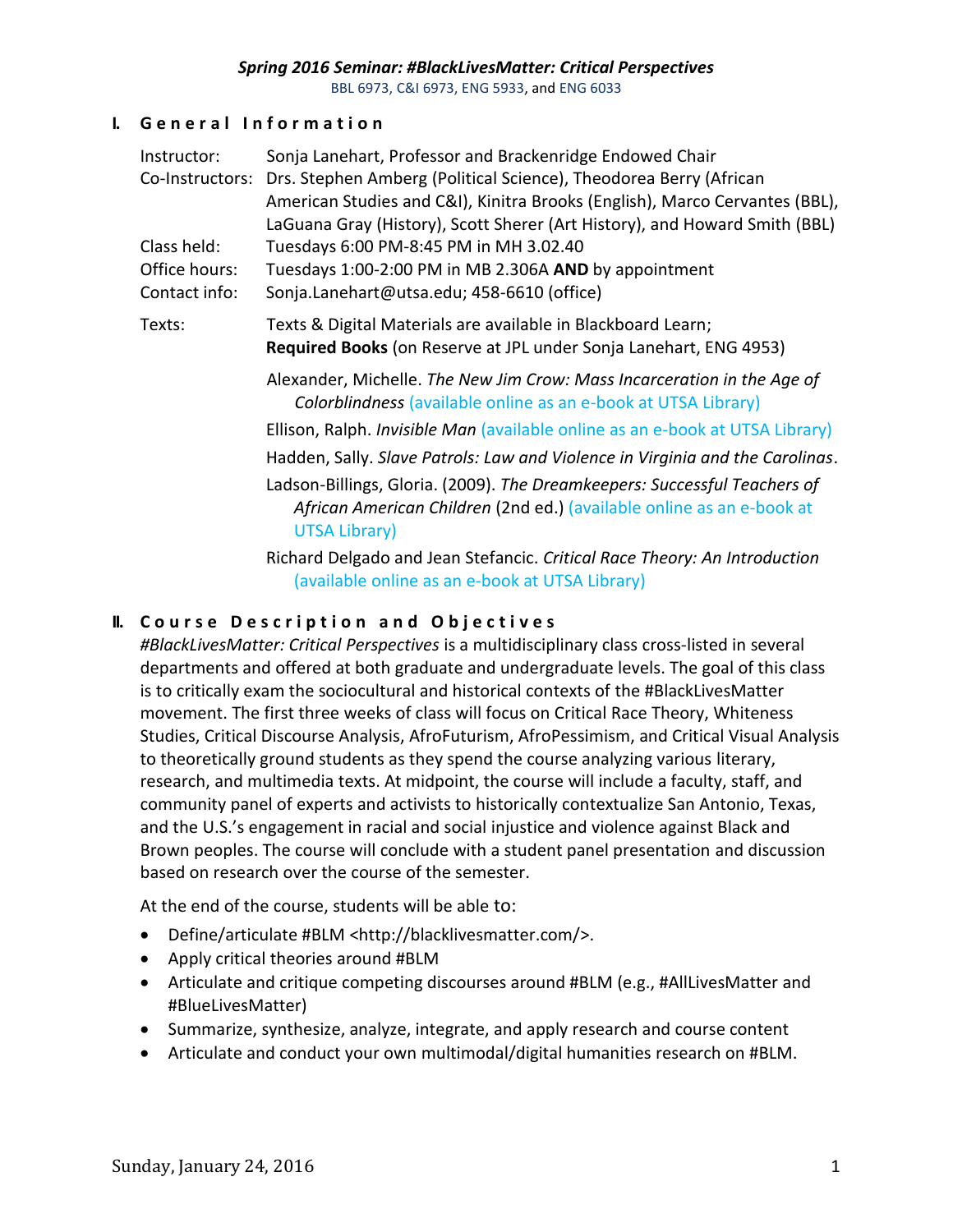## **III.** Evaluation Criteria and Requirements

Academic dishonesty is a violation of the Student Code of Conduct. For guidelines on plagiarism or any other form of academic dishonesty, please consult Sec. 203 of the *UTSA Information Bulletin*, http://www.utsa.edu/infoguide/appendices/b.html.

Support services are available to students with documented disabilities through the Office of Disability Services, MS 2.03.18, 458-4157, http://www.utsa.edu/disability/students.htm.

*ALL PAPERS ARE TO BE UPLOADED IN BLACKBOARD*, titled, signed (i.e., include your name), and page numbered with one-inch margins and 12-point font prepared according to the APA, MLA, or Chicago style manual and following their guidelines for non-sexist language.

#### **A. ATTENDANCE AND PARTICIPATION EVERY CLASS**

Students are expected to attend class, be prepared, and participate in course discussions and activities. Although there is no official point value associated with this aspect of the course, it will be taken into consideration in grading of borderline cases.

### **B. CRITICAL COMMENTARIES (24 points, or 20% of your grade) DUE MONDAYS@10AM**

Each week, you are to develop a critical, thoughtful, reflective discussion question(s)/observation(s) and short paper (2, single-spaced pages) based on your own learning, understanding, and critique of the assigned texts. Submit your CC in **Blackboard Learn** as indicated on the course outline by **10:00 AM on Mondays** (i.e., your CC for the week's reading is due the day before the class we discuss the texts). Your question(s) and critique may address the following issues:

- Points of clarification of issues that appear ambiguous.
- Specification of directions in which certain topics could be elaborated or evaluated.
- Points of contention related to conceptual, experiential, or research issues.
- Other research findings that are relevant to issues raised in the readings, especially in conjunction with class discussions and projects.
- New applications of knowledge to historical, social, cultural, and educational issues.

The goals for the CC are to:

- Demonstrate your level of learning and understanding of the assigned texts and course content through thoughtful synthesis, critique, and analysis of course texts;
- question and ask questions;
- contend with your subjectivities and self-expression in a critical way;
- connect #BLM and course materials to your research and teaching realities;
- contextualize your experiences in and out of class with respect to #BLM; and
- reflect on your learning and understanding weekly and over the course of the semester.

As such, each CC should build on previous texts (e.g., your own commentaries, class discussions, reinterpretation of experiences, outside readings, etc.). **N.B.:** If there are parts of your CC you DO NOT want to share with the class, please specify.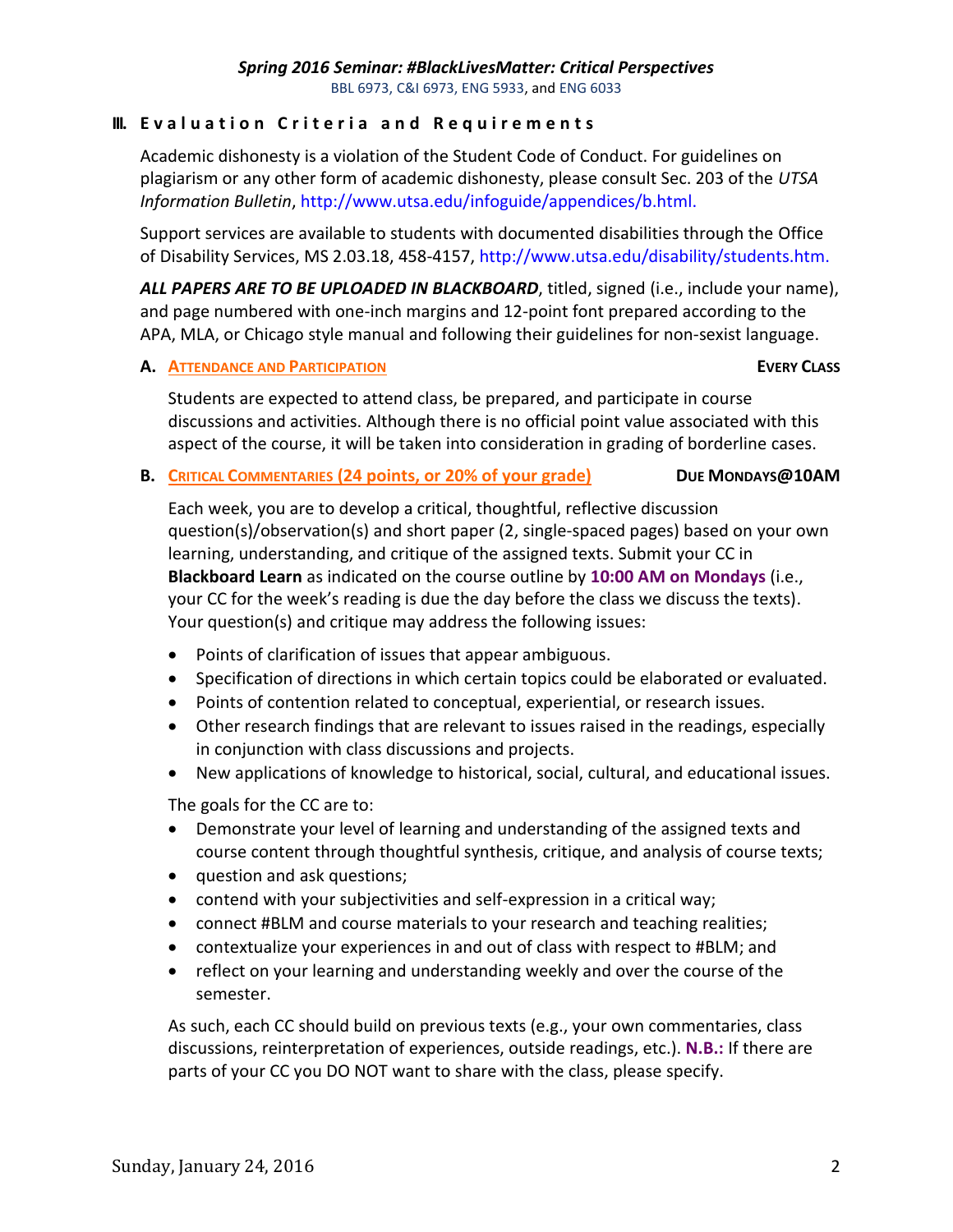### **C. CELEBRATIONS OF KNOWLEDGE (60 points total, or 50% of your grade) FEB 23 & MAY 10**

There will be Celebration of Knowledge (CK) at Midterm (24 points, or 20% of your grade) and during Final Exams (36 points, or 30% of your final grade) to assess your learning and understanding in the class. More information will be provided in class, but both will include identification, short answer questions, and essays.

### **D. RESEARCH PROJECT** (36 points, or 30% of your grade) MULTIPLE DUE DATES

You will do a research project that addresses conceptual, methodological, and empirical aspects relevant to #BLM. The goal of this assignment is for you to pursue a more indepth study of research and reading and develop a deeper understanding of a subject as it relates to your research or teaching interests and/or your daily life and personal development. You have two options to choose from to fulfill this requirement: (1) Digital Humanities, Multi-modal Group (or Individual) Research Project; (2) Critical Essay; (3) Wiki; (4) Application Paper; or (5) Other (i.e., pitch me a better, more suitable alternative research project for your discipline and interests). The research option you choose should be the one that can best meet your needs and expectations given your degree program, what stage you are at in your degree program, and your area(s) of interest as they relate to #BLM. Whichever option you choose, you will start with a research question and then you need to:

- **begin early** in the semester;
- **get approval for your topic** from the instructor before proceeding with the project (Your Research Paper Topic and Format should be determined by you and discussed with and approved by the instructor. If you are having a problem coming up with a topic, SEE ME);
- **update instructor regularly** about your progress or lack thereof;
- **meet with your instructor** about your progress or lack thereof by **Tuesday, February 16**;
- submit/upload your **Research Question** in Blackboard Learn (**DUE Tuesday, February 23**);
- select and submit **12 Preliminary Research Literature References**, including 3 texts assigned for class and 1 book you intend to use for your research project in Blackboard Learn (**DUE Tuesday, March 8).**
- **meet with your instructor again** about your progress by **Tuesday, March 22**;
- refine your research project and intended references and submit/upload your **Final References List** (20 minimum, including 5 texts from class and 2 books) in Blackboard Learn **(DUE Tuesday, March 29)**.
- **meet with your instructor again** about your progress by **Tuesday, April 5**;
- Submit/upload **Annotations** of all of your References except those from assigned class readings in Blackboard Learn (**DUE Tuesday, April 12**);
- do an **Instructive Video Presentation** on your project and conclusions/product and upload it in Blackboard Learn (**DUE Tuesday, April 19**).
- Submit/upload your **18-25-page (NOT including revised Annotations) Final Research Project** in Blackboard Learn **(DUE Friday, April 29).**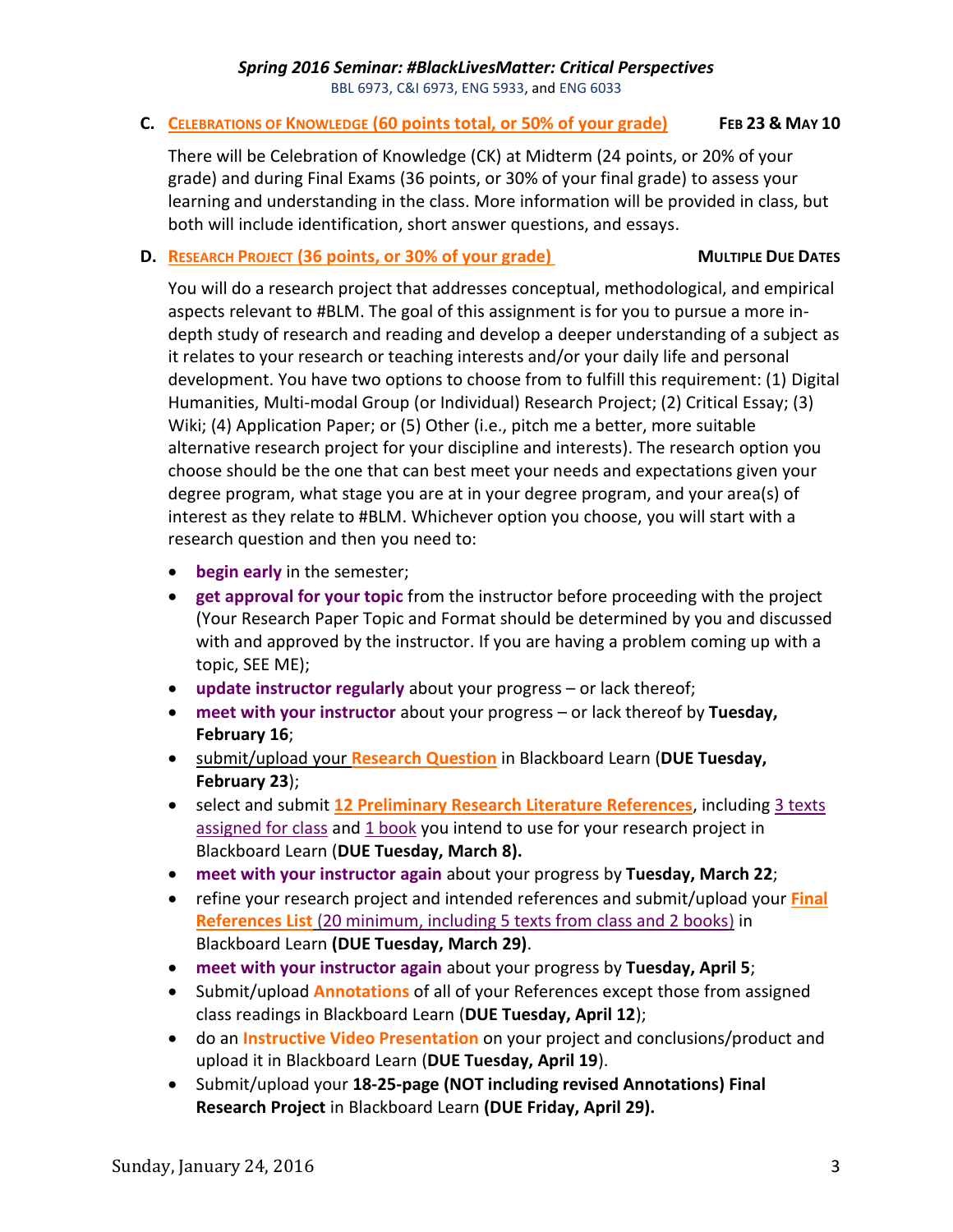# **E. GRADING SCALE AND POINTS**

| Letter<br>Grade | <b>CCs</b>     | <b>CK</b><br><b>Midterm</b> | <b>CK</b><br>Final | Research<br>Paper | Final<br>Grade | <b>Total Grade</b><br><b>Points</b> |
|-----------------|----------------|-----------------------------|--------------------|-------------------|----------------|-------------------------------------|
| $A+$            | 24             | 24                          | 36                 | 36                | $A+$           | 120                                 |
| A               | 22             | 22                          | 33                 | 33                | A              | 119 - 110                           |
| A-              | 20             | 20                          | 30                 | 30                | А-             | $109 - 100$                         |
| $B+$            | 18             | 18                          | 27                 | 27                | B+             | $99 - 90$                           |
| B               | 16             | 16                          | 24                 | 24                | B              | $89 - 80$                           |
| <b>B-</b>       | 14             | 14                          | 21                 | 21                | <b>B-</b>      | $79 - 70$                           |
| $C+$            | 12             | 12                          | 18                 | 18                | $C+$           | $69 - 60$                           |
| $\mathsf{C}$    | 10             | 10                          | 15                 | 15                | $\mathbf C$    | $59 - 50$                           |
| $C -$           | 8              | 8                           | 12                 | 12                | $C -$          | 49 - 40                             |
| D+              | 6              | 6                           | 9                  | 9                 | D+             | $39 - 30$                           |
| D               | 4              | 4                           | 6                  | 6                 | D              | $29 - 20$                           |
| D-              | $\overline{2}$ | $\overline{2}$              | 3                  | 3                 | D-             | $19 - 10$                           |
| F               | 0              | $\pmb{0}$                   | 0                  | $\pmb{0}$         | F              | <b>Below 10</b>                     |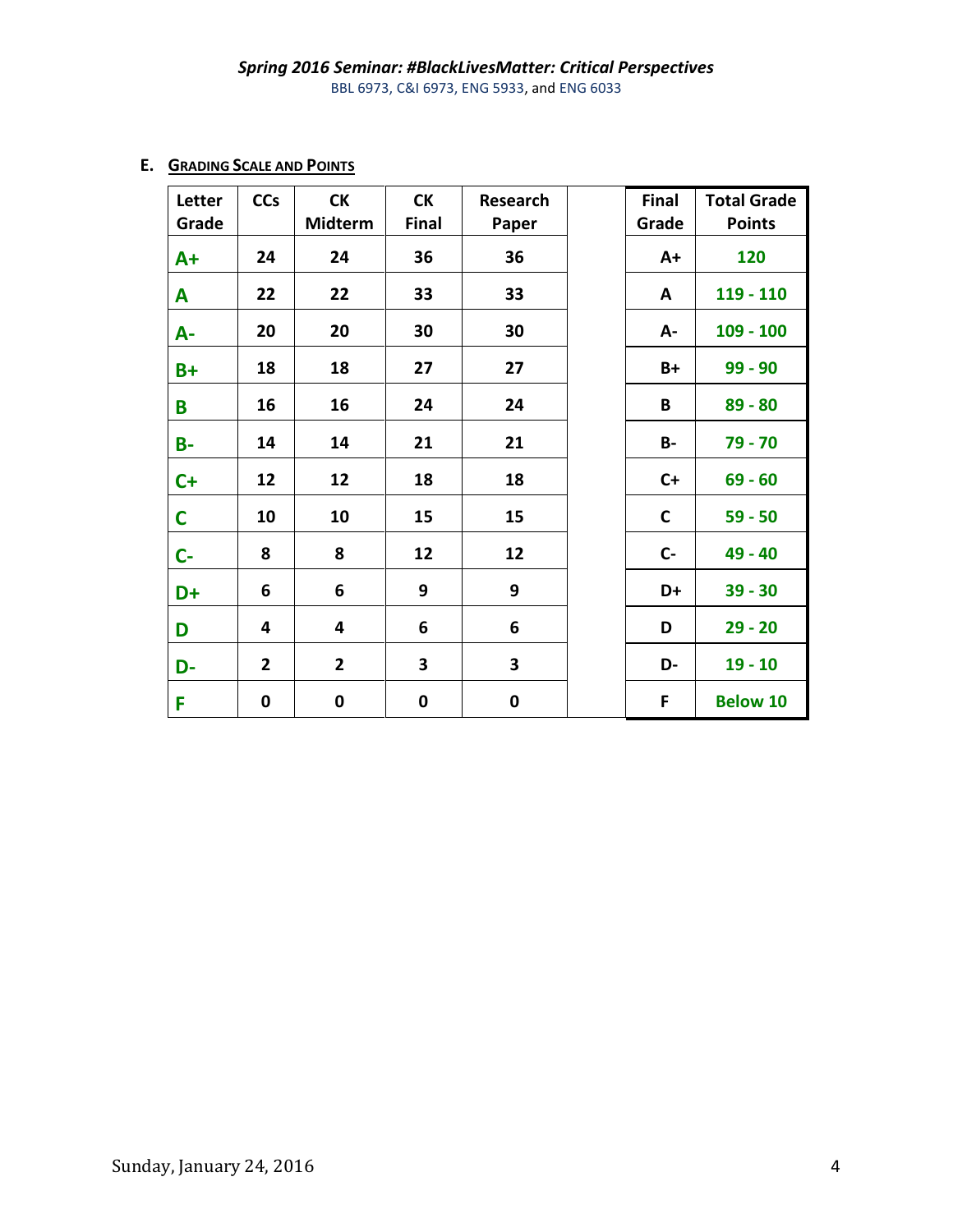#### **IV. C o u r s e O u t l i n e**

- JAN 12 **Introduction:** *#BLM: Demands, Black Rage, and State of the Movement* BB Folder: Week 1: Introduction
- JAN 19 **CC 1** *Critical Race Theory & Whiteness Studies* **Dr. Theodorea Berry, Dir. African American Studies** Texts: Delgado & Stefancic. *Critical Race Theory: An Introduction*. BB Folder: Week 2: CRT (Dr. Berry)
- JAN 26 **CC 2** *AfroPessimism, AfroFuturism, and Social Justice* **Dr. Kinitra Brook, English** BB Folder: Week 3: AfroPessimism (Dr. Brooks)
- FEB 2 **CC 3** *Critical Discourse Analysis and Black Twitter* **Dr. Sonja Lanehart, English and Linguistics** BB Folder: Week 4: CDA (Dr. Lanehart)
- FEB 9 **CC 4** *#SayHerName: Black Women, Sexuality, Intersectionality & Black Feminist Critique/Mystique* **Dr. Theodorea Berry, Dir. African American Studies** BB Folder: Week 5: #SayHerName (Dr. Berry)

**Taylor Jones and Christopher Hall, Culture Point Co-founders** *Black Tweets Matter*

- FEB 16 **CC 5** *Caught on Camera: Hip Hop in the Rodney King Era* **Dr. Marco Cervantes, Bicultural-Bilingual Studies** BB Folder: Week 6: Caught on Camera (Dr. Cervantes)
- FEB 23 **MIDTERM CELEBRATION OF KNOWLEDGE FACULTY, STAFF, AND COMMUNITY SOCIAL ACTIVIST PANEL (TBD)** BB Folder: Week 7: Midterm Panel
- **FEB 29 (M) S E M E S T E R M I D T E R M (GRADES DUE IN ASAP @ 2:00PM)**
- MAR 1 **CC 6** *#BLM and Hip Hop* **Dr. Marco Cervantes, Bicultural-Bilingual Studies** BB Folder: Week 8: Hip Hop (Dr. Cervantes)
- MAR 8 **CC 7** *Critical Visual Analysis: Back to the Future* **Dr. Scott Sherer, Art History** BB Folder: Week 9: Art (Dr. Sherer)
- **MAR 15 S P R I N G B R E A K : N O C L A S S E S**